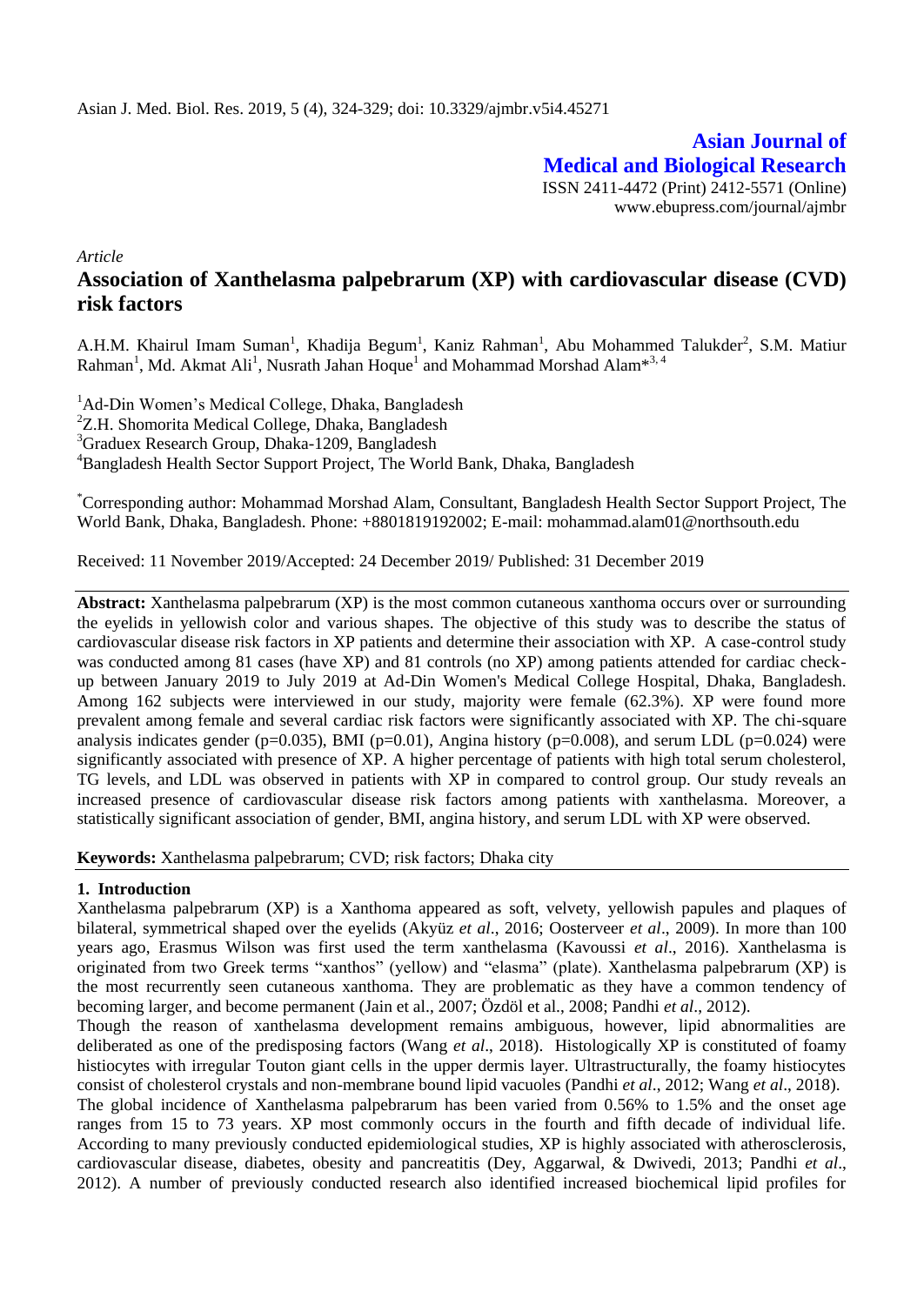patients with XP such as, higher level of LDL and VLDL cholesterol and lower level of HDL cholesterol which are established predictors of cardiovascular diseases (Kavoussi *et al*., 2016).

Medical science suggests the control of lipid abnormalities via change in food habit, modifications in lifestyle, and medications those controls lipid level could aid in the resolution of XP (Wang *et al*., 2018). Some other ways such Surgery, chemical cautery, and laser therapy also suggested for the immediate treatment of XP (National CE, 2002).

Lipid-laden deposits of XP have been of wide interest among researchers and clinicians since long. Numerous studies have been conducted to find out the correlation between XP and cardiovascular diseases. However, it is still controversial whether XP are a marker for cardiovascular or metabolic disease or not. Therefore, our study was planned to address the variance in cardiovascular risk profile between Xanthelasma and non-Xanthelasma group; moreover, to find out the CVD risk factors those have significant association with XP.

# **2. Materials and Methods**

# **2.1. Study sites**

This study was conducted in the Department of Medicine/ Preventive Cardiology at Ad-Din Women's Medical College Hospital, Dhaka, Bangladesh.

# **2.2. Study design**

Patients attending between January 2019 to July 2019 were screened, and 81 patients were found to have Xanthelasma palpebrarum (XP). XP in patients were identified by the presence of sharply demarcated yellow– orange plaques in their eyelids. The control group was constituted of 81 apparently normal individuals those attended the hospital for checkup to prevent cardiological problem.

# **2.3. Ethical approval**

The Research Ethics Committee of Ad-Din Women's Medical College Hospital approved the study, and written informed consent was obtained from all of the participants.

# **2.4. Data collection**

A standard questionnaire was used to collect information from the patient by face to face interview and diagnosis report for the evaluation of cardiac risk factors. Patients were interviewed regarding the presence of cardiovascular disease risk factors, such as smoking, hypertension, alcoholism, blood sugar level, lipid profile, previous history of cardiovascular disease, history of drug use, and xanthelasma. During the onset of interview, Blood pressure level, height, weight, of each of interview subject were measured and recorded appropriately. Body mass index (BMI) was calculated as weight divided by height square  $(kg/m<sup>2</sup>)$ . The blood samples were collected in the morning after an overnight fasting. Study participants were determined as hypertensive if they had>140 mmHg systolic blood pressure or a diastolic pressure > 90 mmHg or were taking any antihypertensive medicine. Participants had fasting blood glucose  $\geq$  126 mg/dl or taking any antidiabetic medication were determined as diabetic. If the participants had total cholesterol was > 200 mg/dl or taking medications, were considered as hyperlipidemic. Patients those are severely ill, had suffered from acute coronary syndromes in the last 2 months were excluded from the interview.

# **2.5. Data analysis**

The collected data were entered in Microsoft XL (2013) and checked for consistency. Data were analyzed by SPSS 25 (IBM Corporation, USA) statistical package software. In our analysis p<0.05 was set as the value for statistical significance.

# **3. Results**

We have conducted the study among 81 respondents with Xanthelasma palpebrarum (XP) and 81 appearently normal individuals and without XP. The average duration of XP among the study participants were 6.73 years with a standard deviation of 3.93. The both age and BMI was found higher among participants having XP in compared to participants without XP. The mean age and BMI of the study participants having XP was 50.15 and 27.534. On the other hand, mean age and BMI was 49.345 and 26.94 for participants not having XP (Table 1).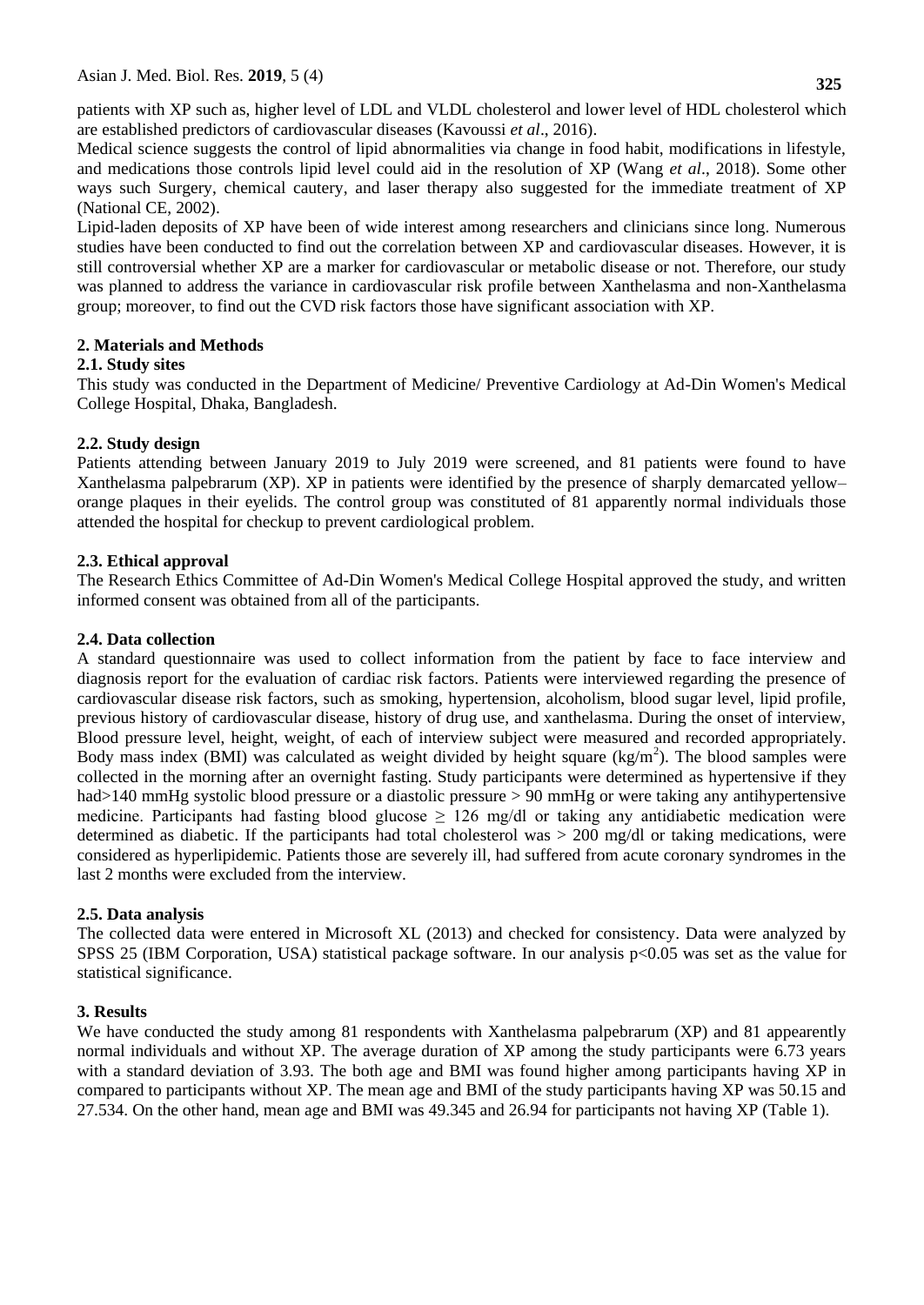| <b>Variables</b>                  |    | <b>Minimum</b> | <b>Maximum</b> | <b>Mean</b> | <b>SD</b> |  |
|-----------------------------------|----|----------------|----------------|-------------|-----------|--|
| Xanthelasma palpebrarum (Present) |    |                |                |             |           |  |
| Age (year)                        | 81 | 32             | 70             | 50.15       | 10.8      |  |
| Duration of XP (year)             | 81 | 0.3            | 20             | 6.73        | 3.93      |  |
| <b>BMI</b>                        | 81 | 19.98          | 38.28          | 27.534      | 3.67      |  |
| Xanthelasma palpebrarum (Absent)  |    |                |                |             |           |  |
| Age (year)                        | 81 | 32             | 69             | 49.345      | 9.23      |  |
| $\overline{BMI}$                  | 81 | 20.52          | 40.34          | 26.94       | 3.999     |  |

**Table 1. Comparison of Age and BMI between subjects with and without Xanthelasma palpebrarum (XP).** 

Overall 161 subjects were interviewed in our study where majority were form middle aged group (59.9%) and 62.3% of the participants were female. However, among the cases the percentage of female were even higher (70.4%). A high percentage of overweight (43.8%) and obesity (21.6%) were observed and among the cases the percentage of overweight was relatively high (55.6%) compared to normal or obese individuals. High prevalence of diabetes (42.0%) and Hypertension (53.1%) were observed among the cases, which were visibly higher than the control group. Family history of heart disease (49.4%) was very common among the case group and relatively higher than the control group (42.0%).

Among the cases we found higher percentage of patients with high total serum cholesterol (hyperlipidemia), high serum TG levels, and high serum LDL in compared to control group. However, wide variance was not observed in the HDL among cases and control group (Table 2).

**Table 2. Comparison of clinical and laboratory characteristics between subjects with and without xanthelasma.** 

|                                     |                | <b>Overall</b> | Cases $(XP)$      | Controls (No XP)  |
|-------------------------------------|----------------|----------------|-------------------|-------------------|
| <b>Variable</b>                     | Category       | Frequency (%)  | Frequency $(\% )$ | Frequency $(\% )$ |
| Age                                 | $30-50$ years  | 97 (59.9)      | 46(56.8)          | 51(63.0)          |
|                                     | 51-70 years    | 65(40.1)       | 35(43.2)          | 30(37.0)          |
| Gender                              | Female         | 101(62.3)      | 57 (70.4)         | 44 (54.3)         |
|                                     | Male           | 61(37.7)       | 24(29.6)          | 37(45.7)          |
| <b>BMI</b> type                     | Normal         | 56 (34.6)      | 21(25.9)          | 35(43.2)          |
|                                     | Obese          | 35(21.6)       | 15(18.5)          | 20(24.7)          |
|                                     | Overweight     | 71 (43.8)      | 45(55.6)          | 26(32.1)          |
| <b>Diabetes</b>                     | N <sub>o</sub> | 97 (59.9)      | 47(58.0)          | 50(61.7)          |
|                                     | Yes            | 65(40.1)       | 34 (42.0)         | 31(38.3)          |
| Hypertension                        | N <sub>o</sub> | 82 (50.6)      | 38 (46.9)         | 44 (54.3)         |
|                                     | Yes            | 80 (49.4)      | 43(53.1)          | 37(45.7)          |
| Physical exercise                   | Irregular      | 95 (58.6)      | 51(63.0)          | 44 (54.3)         |
|                                     | Don't          | 47 (29.0)      | 18 (22.2)         | 29(35.8)          |
|                                     | Regular        | 20(12.3)       | 12(14.8)          | 8(9.9)            |
| Smoking                             | N <sub>o</sub> | 128 (79.0)     | 63 (77.8)         | 65(80.2)          |
|                                     | Yes            | 34.0 (21.0)    | 18(22.2)          | 16(19.8)          |
| Family history of heart disease     | No             | 88 (54.3)      | 41(50.6)          | 47 (58.0)         |
|                                     | Yes            | 74 (45.7)      | 40 (49.4)         | 34(42.0)          |
| Hormone replacement therapy         | N <sub>o</sub> | 157 (96.9)     | 78 (96.3)         | 79 (97.5)         |
|                                     | Yes            | 5(3.1)         | 3(3.7)            | 2(2.5)            |
| Alcoholism                          | N <sub>o</sub> | 155 (95.7)     | 79 (97.5)         | 76 (93.8)         |
|                                     | Yes            | 7(4.3)         | 2(2.5)            | 5(6.2)            |
| Angina history                      | N <sub>o</sub> | 138 (85.2)     | 63 (77.8)         | 75 (92.6)         |
|                                     | Yes            | 24(14.8)       | 18(22.2)          | 6(7.4)            |
| Acute coronary syndrome history     | N <sub>o</sub> | 155 (95.7)     | 76 (93.8)         | 79 (97.5)         |
|                                     | Yes            | 7(4.3)         | 5(6.2)            | 2(2.5)            |
| Right ventricular tachycardia (RVT) | N <sub>o</sub> | 159 (98.1)     | 80 (98.8)         | 79 (97.5)         |
| history                             | Yes            | 3(1.9)         | 1(1.2)            | 2(2.5)            |
| Ischemic stroke history             | N <sub>o</sub> | 157 (96.9)     | 78 (96.3)         | 79 (97.5)         |
|                                     | Yes            | 5(3.1)         | 3(3.7)            | 2(2.5)            |
| Hyperlipidemia                      | High           | 93 (57.4)      | 49(60.5)          | 44 (54.3)         |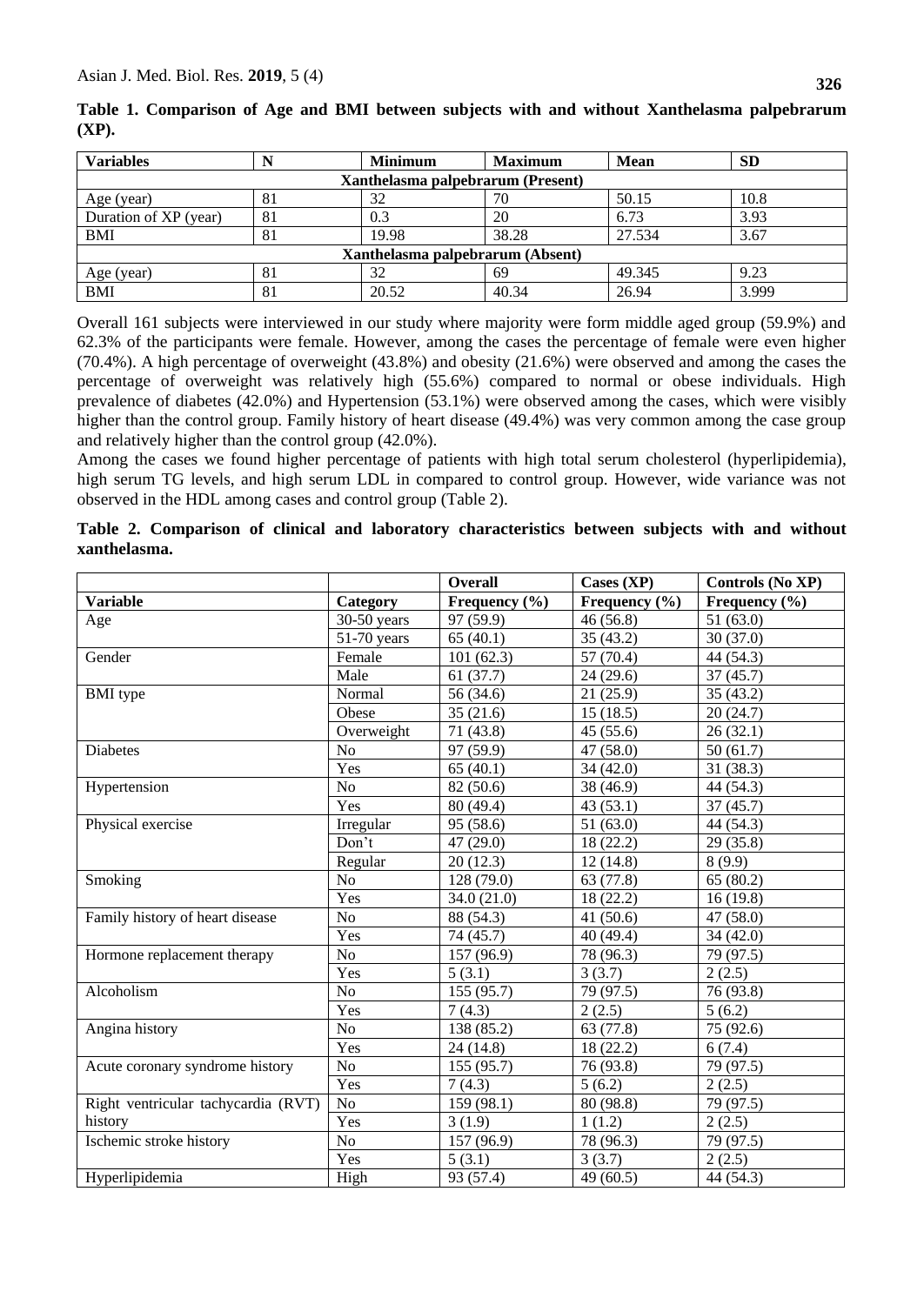#### Asian J. Med. Biol. Res. **2019**, 5 (4)

|                                                                               | Normal | 69 942.6) | 32(39.5)  | 37(45.7)  |  |
|-------------------------------------------------------------------------------|--------|-----------|-----------|-----------|--|
| Serum TG                                                                      | High   | 82(50.6)  | 45(55.6)  | 37(45.7)  |  |
|                                                                               | Normal | 80(49.4)  | 36(44.4)  | 44 (54.3) |  |
| Serum HDL                                                                     | High   | 13(8.0)   | 11(13.6)  | 15(18.5)  |  |
|                                                                               | Low    | 39(24.1)  | 13(16.0)  | 13(16.0)  |  |
|                                                                               | Normal | 110(67.9) | 57 (70.4) | 53 (65.4) |  |
| Serum LDL                                                                     | High   | 60(37.0)  | 36(44.4)  | 24(29.6)  |  |
|                                                                               | Normal | 102(63.0) | 45(55.6)  | 57 (70.4) |  |
| TG: Triglyceride; HDL: High density lipoprotein; LDL: Low-density lipoprotein |        |           |           |           |  |

We have conducted the unadjusted analysis using chi square test (Table 3). Our study identified gender (Chisquare: 4.4; p=0.035), BMI (Chi-square: 9.29; p=0.01), Angina history (Chi-square: 7.04; p=0.008), and serum LDL (Chi-square: 5.121; p=0.024) were significantly associated with presence of XP. The 95% Ionfidence Interval (CI) of Odds Ratio also defines gender, BMI, Angina, and LDL as significant predictors for XP as they don't contain null value 1. Odds ratio also indicates, males are 50% less likely to develop XP in compared to female. Participants having history of angina had 3.57 times higher prevalence of XP and having serum LDL of normal decrease 52% risk of having XP.

#### **Table 3. Unadjusted analysis (chi-square) of Xanthelasma palpebrarum (XP) and cardiovascular disease risk factors.**

| <b>Variable</b>                                                                             | Category                 | <b>Xanthelasma</b> |                        | Chi-square        | OR (95% CI)         | P value  |
|---------------------------------------------------------------------------------------------|--------------------------|--------------------|------------------------|-------------------|---------------------|----------|
|                                                                                             |                          | Yes                | $\mathbf{N}\mathbf{o}$ |                   |                     |          |
| Age                                                                                         | $30-50$ years            | 46                 | 51                     | 0.642             | $1.29(0.69-2.43)$   | 0.42     |
|                                                                                             | $\overline{51-70}$ years | 35                 | $\overline{30}$        |                   |                     |          |
| Gender                                                                                      | Female                   | $\overline{57}$    | 44                     | 4.44              | $0.50(0.26-0.95)$   | $0.035*$ |
|                                                                                             | Male                     | 24                 | 37                     |                   |                     |          |
| <b>BMI</b> type                                                                             | Normal                   | 21                 | 35                     | 9.29              |                     | $0.01*$  |
|                                                                                             | Obese                    | $\overline{15}$    | $\overline{20}$        |                   |                     |          |
|                                                                                             | Overweight               | 45                 | 26                     |                   |                     |          |
| <b>Diabetes</b>                                                                             | No                       | 47                 | 50                     | 0.23              | $1.16(0.62 - 2.18)$ | 0.63     |
|                                                                                             | Yes                      | 34                 | $\overline{31}$        |                   |                     |          |
| Hypertension                                                                                | No                       | 38                 | 44                     | 0.89              | $1.35(0.73-2.49)$   | 0.35     |
|                                                                                             | Yes                      | 43                 | 37                     |                   |                     |          |
| Physical exercise                                                                           | Irregular                | 51                 | 44                     | $\overline{3.89}$ |                     | 0.14     |
|                                                                                             | Don't                    | $\overline{18}$    | $\overline{29}$        |                   |                     |          |
|                                                                                             | Regular                  | 12                 | $\overline{8}$         |                   |                     |          |
| Smoking                                                                                     | $\rm No$                 | $\overline{63}$    | $\overline{65}$        | 0.15              | $1.16(0.55-2.47)$   | 0.70     |
|                                                                                             | Yes                      | $\overline{18}$    | 16                     |                   |                     |          |
| Family history of heart disease                                                             | $\overline{No}$          | 41                 | 47                     | 0.89              | $1.35(0.73-2.50)$   | 0.34     |
|                                                                                             | Yes                      | 40                 | 34                     |                   |                     |          |
| Hormone replacement therapy                                                                 | No                       | 78                 | $\overline{79}$        | 0.21              | $1.52(0.25-9.34)$   | 0.65     |
|                                                                                             | Yes                      | 3                  | $\overline{2}$         |                   |                     |          |
| Alcoholism                                                                                  | $\rm No$                 | 79                 | 76                     | 1.34              | $0.39(0.08-2.04)$   | 0.25     |
|                                                                                             | Yes                      | $\overline{2}$     | 5                      |                   |                     |          |
| Angina history                                                                              | $\rm No$                 | 63                 | $\overline{75}$        | 7.04              | $3.57(1.34-9.54)$   | $0.008*$ |
|                                                                                             | Yes                      | 18                 | $6\,$                  |                   |                     |          |
| <b>ACS</b> history                                                                          | $\rm No$                 | 76                 | $\overline{79}$        | 1.35              | $2.59(0.49-13.80)$  | 0.24     |
|                                                                                             | Yes                      | $\overline{5}$     | $\overline{2}$         |                   |                     |          |
| <b>RVT</b> history                                                                          | N <sub>o</sub>           | 80                 | 79                     | 0.34              | $0.49(0.05 - 5.55)$ | 0.56     |
|                                                                                             | Yes                      | $\mathbf{1}$       | $\overline{2}$         |                   |                     |          |
| Ischemic stroke history                                                                     | No                       | 78                 | $\overline{79}$        | 0.21              | $1.52(0.25-9.34)$   | 0.65     |
|                                                                                             | Yes                      | 3                  | $\overline{2}$         |                   |                     |          |
| Serum total cholesterol                                                                     | High                     | 49                 | 44                     | 0.63              | $0.78(0.42 - 1.45)$ | 0.43     |
|                                                                                             | Normal                   | 32                 | 37                     |                   |                     |          |
| Serum TG                                                                                    | High                     | $\overline{45}$    | $\overline{37}$        | 1.58              | $0.67(0.36-1.24)$   | 0.21     |
|                                                                                             | Normal                   | $\overline{36}$    | 44                     |                   |                     |          |
| Serum HDL                                                                                   | High                     | $\overline{11}$    | 15                     | 0.761             |                     | 0.68     |
|                                                                                             | Low                      | 13                 | 13                     |                   |                     |          |
|                                                                                             | Normal                   | 57                 | 53                     |                   |                     |          |
| Serum LDL                                                                                   | High                     | $\overline{38}$    | $\overline{24}$        | 5.121             | $0.48(0.25-0.91)$   | $0.024*$ |
|                                                                                             | Normal                   | 43                 | 57                     |                   |                     |          |
| *P < 0.05 or statistically significant association; OR: Odds Ratio, CI: Confidence Interval |                          |                    |                        |                   |                     |          |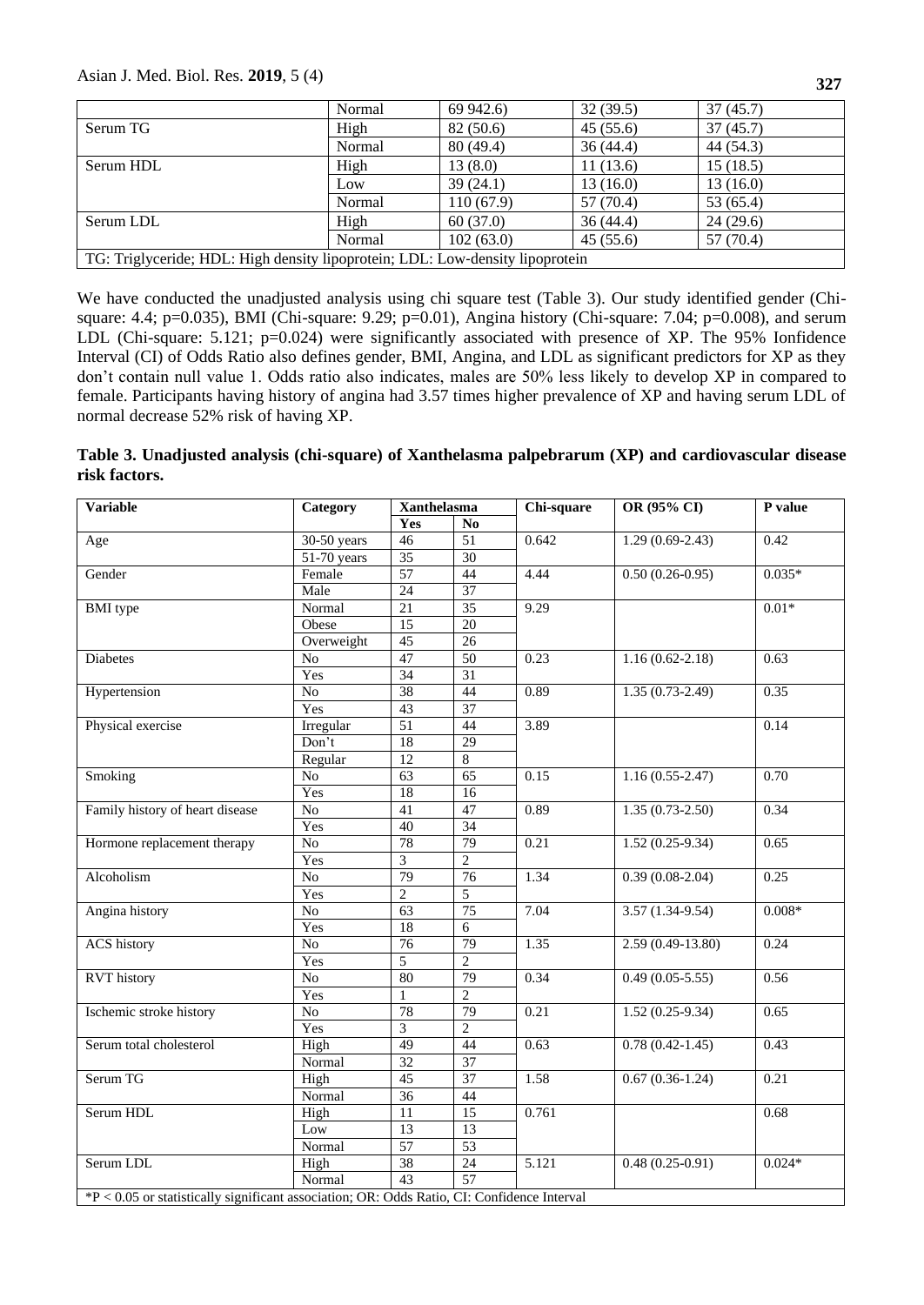The statistically significant variables of our unadjusted analysis were subjected to multiple logistic regression model. All of the variables except serum LDL remain significant in our adjusted model (Table 4).

| <b>Variable</b>                                                                                        | Category   | <b>Estimate</b> | <b>AOR (95% CI)</b>    | <b>Significance</b> |  |
|--------------------------------------------------------------------------------------------------------|------------|-----------------|------------------------|---------------------|--|
|                                                                                                        | Male       | Reference       | Reference              | Reference           |  |
| <b>BMI</b> type                                                                                        | Normal     | $-0.998$        | $0.369(0.168-0.810)$   | $0.013*$            |  |
|                                                                                                        | Obese      | $-1.084$        | $0.338(0.137 - 0.834)$ | $0.019*$            |  |
|                                                                                                        | Overweight | Reference       | Reference              | Reference           |  |
| Angina history                                                                                         | No.        | $-1.337$        | $0.263(0.090-0.763)$   | $0.014*$            |  |
|                                                                                                        | Yes        | Reference       | Reference              | Reference           |  |
| Serum LDL                                                                                              | High       | 0.599           | 1.820 (0.893-3.710)    | 0.09                |  |
|                                                                                                        | Normal     | Reference       | Reference              | Reference           |  |
| $P < 0.05$ or statistically significant association; AOR: Adjusted Odds Ratio, CI: Confidence Interval |            |                 |                        |                     |  |

**Table 4. Adjusted analysis of significant determinants Xanthelasma palpebrarum (XP) using multiple logistic regression analysis.** 

#### **4. Discussion**

Our case-control study was sought to find out the association between Xanthelasma palpebrarum (XP) and cardiac risk factors. A validated questionnaire was used to collect information from the respondents. The both age and BMI were found higher among participants with XP in compared to participants without XP. Both of our unadjusted and adjusted model revealed significant association between presence of XP and higher BMI. A number of studies previously conducted also revealed the association between Xanthelasma and BMI (Akyüz *et al*., 2016; Chen *et al*., 2017; Dwivedi *et al*., , 2012). Most of previously conducted study observed that XP is more prevalent among women in compared to men. We identified higher prevalence of XP among female and a statistically significant association were observed. The adjusted analysis indicates, the prevalence of XP is 2.5 times higher among female than male (Kavoussi *et al*., 2016; Nair *et al*., 2016).

In compared to the control group, higher prevalence of diabetes and Hypertension were observed among XP patients, which were higher than the control group. However, there was no statistically significance association were observed between XP and diabetes, hypertension. Our study is in line with the previously conducted studies in India (Pandhi *et al*., 2012).

Most of the cardiac risk factor studied in our research is relatively common among the XP group such as family history of heart disease, hormone replacement therapy. We have observed higher percentage of hyperlipidemia, high serum TG levels, and high serum LDL among XP patients in compared to control group. However, wide variance was not observed in the HDL among cases and control group. These findings are corroborated with the previously conducted studies in India (Sharma *et al*., 2013) and China (Li *et al*., 2017).

A statistically significant association were also observed between having the previous history of angina and XM in both of our adjusted and unadjusted analysis which is also supported by a number of previously conducted studies (Kul and Akyüz, 2018; Christoffersen *et al*., 2011).

# **5. Conclusions**

Our study revealed significant association of several cardiovascular disease risk factors (Sex, BMI, Angina history, LDL level) with Xanthelasma palpebrarum. Which is in line with most of the previously conducted studies and reconfirms the association of cardiovascular disease and Xanthelasma palpebrarum. Our study may play significant role in control of cardiovascular disease and increase the awareness on Xanthelasma palpebrarum.

# **Conflict of interest**

None to declare.

# **References**

- Akyüz AR, MT Aʇaç, T Turan, S Şahin, S Kul, L Korkmaz and Ş Çelik, 2016. Xanthelasma is associated with an increased amount of epicardial adipose tissue. Med. Prin. Pract., 25: 187–190.
- Chen Y, XJ He, MJ Zhou and YM Li, 2017. Gastric xanthelasma and metabolic disorders: a large retrospective study among Chinese population. World J. Gastroenterol., 23: 7756–7764.
- Dey A, R Aggarwal and S Dwivedi, 2013. Cardiovascular profile of xanthelasma palpebrarum. BioMed Research International, 2013. https://doi.org/10.1155/2013/932863